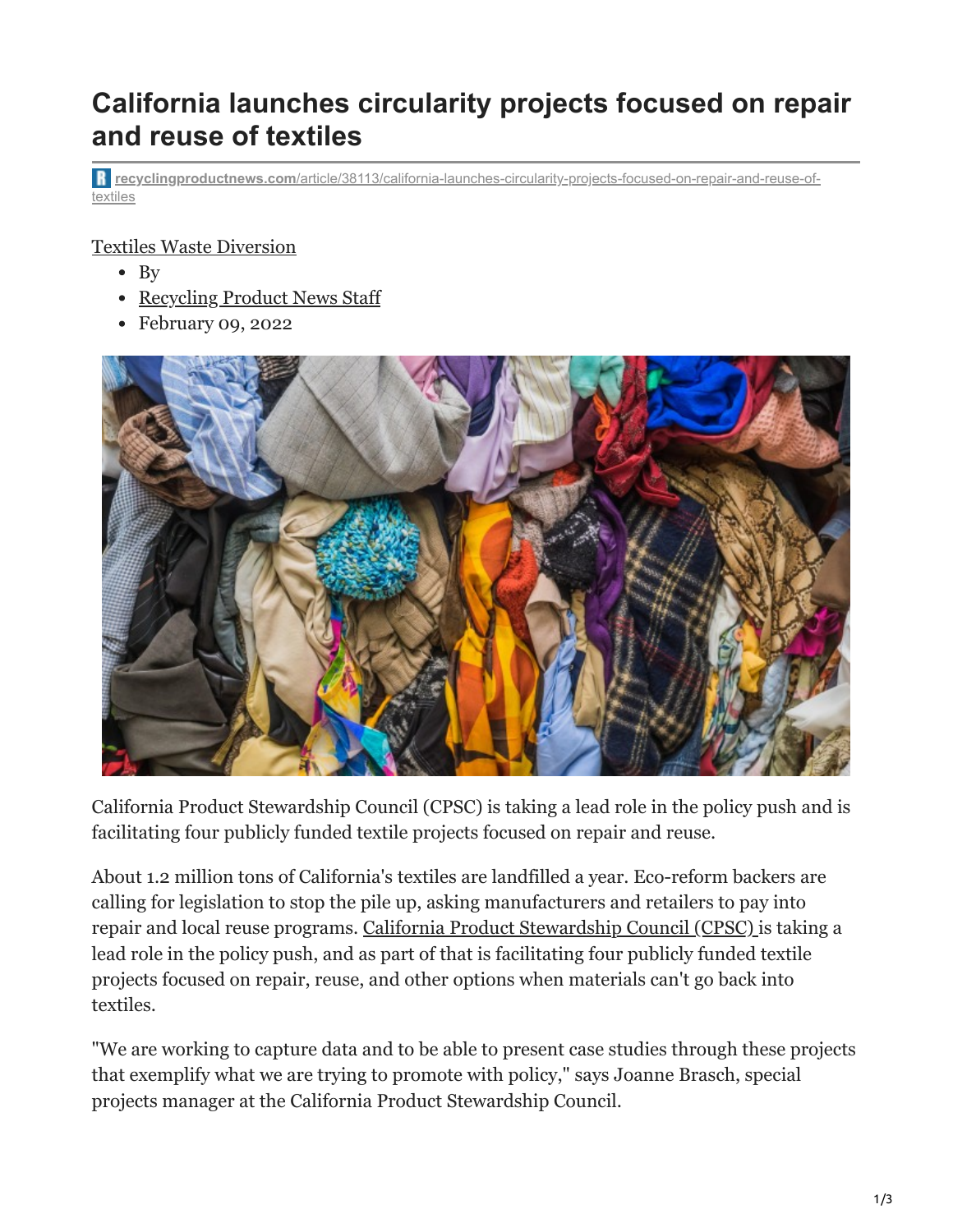The participating jurisdictions— Los Angeles City, Los Angeles County, San Francisco, and Alameda County - already have established infrastructure for reuse and repair and were chosen to ideally be able to do the most, the quickest, and cheapest. Each project and its participants work differently.

The City and County of San Francisco are doing a garment repair pilot with Goodwill to train staff in source separating salvageable materials into categories, from clothes simply needing to be ironed to those in such disrepair that only scraps could be recovered for upcycling. The materials will be picked up and processed by vendors, including luxury upcyclers, leather experts, designers, and commercial laundries; then the refurbished goods will be returned to Goodwill to sell.

"Thrift stores have become the stewards for presorting unwanted items; they are basically left to function as waste managers. But they don't have much support for repair and upcycling damaged goods to ensure they are kept out of the landfill," Brasch says.

Meanwhile, an entire infrastructure for garment repair exists that includes local dry-cleaners, tailors, designers, upholsterers, artists, and other innovators.

"San Francisco is interested in textile waste because it is a huge drain on our refuse management system. Unwanted textiles that show up through our collection systems are generally soiled and unmarketable. They create problems on our sorting lines and our collection equipment. And, of course, wind up costing the city and our ratepayers," says Shawn Rosenmoss, senior Environmental Specialist Development, Community Partnerships, SF Carbon Fund, San Francisco Department of the Environment.

The agency completed a characterization study in 2020, finding San Francisco City and County were processing 10,000 to 15,000 tons per year of thrown-out clothes.

The county and city are waiting to see if the work being modeled through Goodwill is scalable, cost effective, and creates new workforce development opportunities.

In addition, says Rosenmoss, "We are hoping that this project may lead to policy recommendations at both the municipal and state level. And personally, I really hope it helps people understand things like, 'Oh, I can sew on a new button and still use this.' Or 'I can have this zipper repaired and still wear this.'"

In LA City and County, the projects are similar to each other, with the primary difference being the city is focusing largely on discards of brands and retailers, while the county is focusing on materials from commercial/institutional generators like hotels, hospitals, and detention centres.

The LA project involves working with partners to upcycle materials that can go back into textile products; fibre-to-fibre recycling for scraps too small to upcycle that can eventually go back into other textiles; and composting organic fibres when materials can't be made or